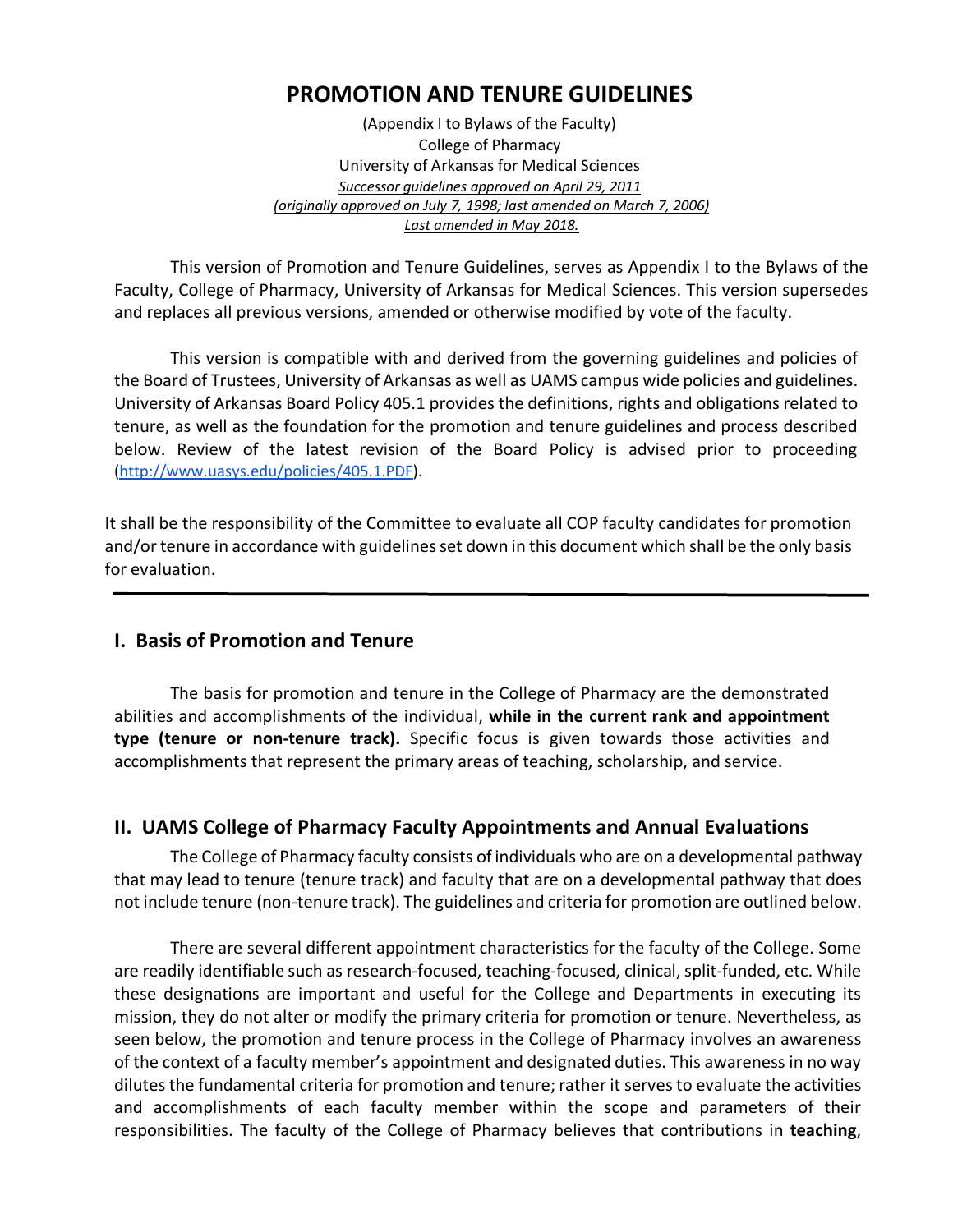**scholarship**, and **service** activities should be sufficiently demonstrated by all faculty to garner the recommendation of their peers and administrators for promotion in rank and tenure (where applicable).

The roles and responsibilities for individual faculty members shall be outlined within their most recent appointment letters and annual evaluations by their department chair. Should a faculty member switch tracks (tenure track to non-tenure track or vice versa), an updated appointment letter shall outline changes in roles and responsibilities in accordance with the change in track. It is the responsibility of the faculty member to maintain any changes with time and effort and must be coordinated with and approved by the department chair. Annual evaluations by the department chair are adequate to document the expectation of the faculty.

## **III. Promotion and Tenure Committee**

## *A. Composition, Election, & Voting*

- 1. Membership shall consist of seven members of the voting faculty who hold the rank of associate professor or professor and who are elected by the entire faculty. The distribution of the seven members shall be as follows:
	- Two (2) tenured faculty from the Pharmacy Practice Department,
	- One non-tenure track faculty from the Pharmacy Practice Department,
	- Three (3) tenured faculty from the Pharmaceutical Sciences Department,
	- One at large faculty from either department (tenured, tenure-track, or non-tenure track).

Three (3) alternate tenured members, one from Pharmaceutical Sciences and two from Pharmacy Practice. A separate election will be held for alternates.

- 2. The members and alternates shall be elected annually by May 15 by the faculty. Members will be seated based on receiving the most votes. Alternates will be those receiving the next highest votes. The election will be conducted by written secret ballot (same procedure as outlined in Article IX. C.). Members shall serve staggered, two-year terms and the alternates shall serve one-year terms.
- 3. In the event a member of the committee resigns or is unable to complete the term of membership, the alternate from the same department shall complete that member's two-year term. The faculty shall then elect a new alternate member.
- 4. Should a member of the committee seek promotion, the alternate from the same department shall serve for the member for the duration of the promotion and tenure review process of that specific cycle; the member will resume their original committee seat for any other Committee activities. In the case of a non-tenured member's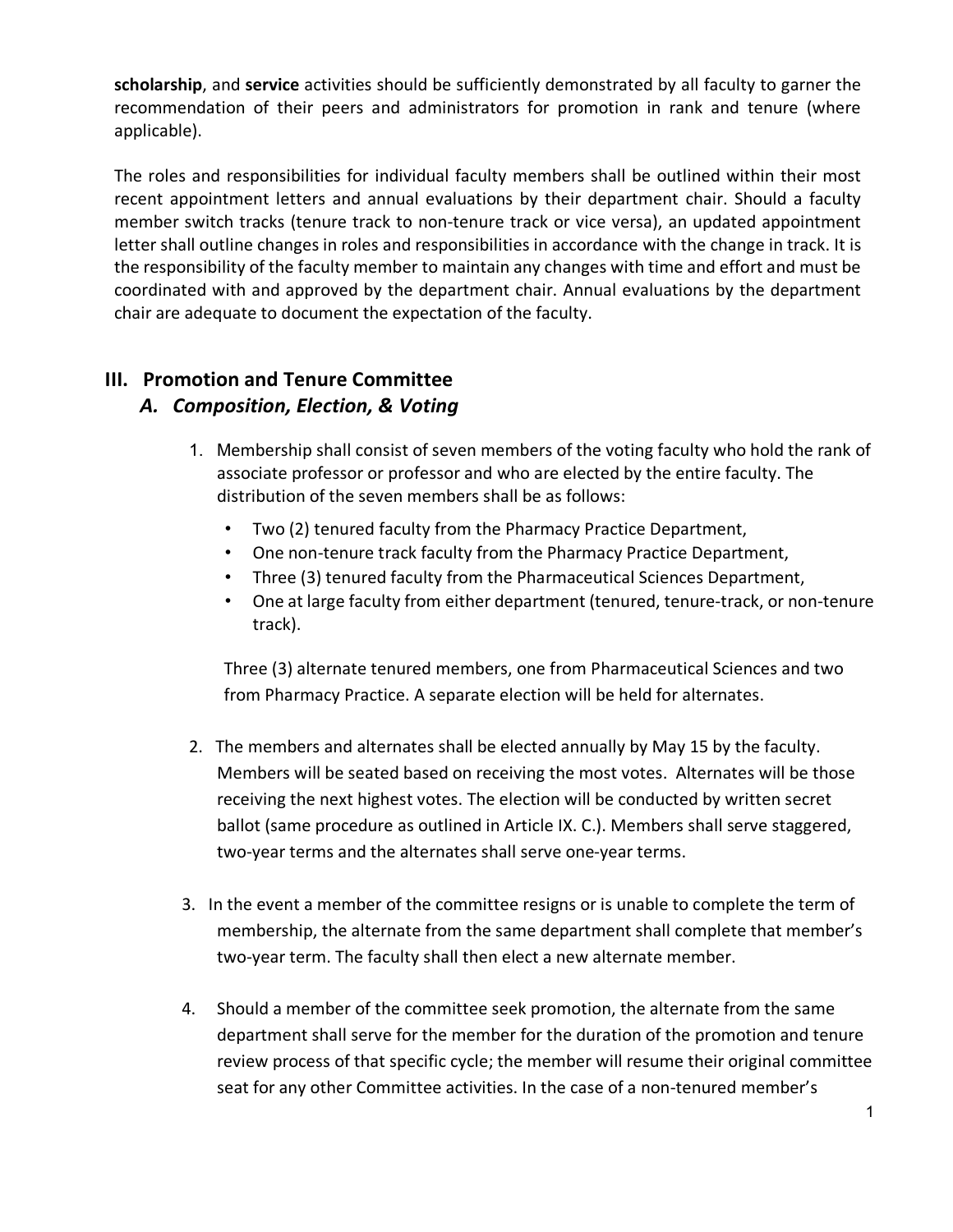resignation or inability to complete the term of membership, the faculty shall elect a new non-tenured alternate member.

- 5. The dean, associate and assistant deans, and department chairs are not eligible for election to the Promotion and Tenure Committee. In the case of the evaluation of a faculty member under direct supervision (performs evaluations) by a member of the Committee, that member will recuse himself/herself from the discussion and vote of the candidate. The Committee member with a conflict will leave the room during the discussion of that candidate.
- 6. Alternate committee members may not attend P&T meetings unless selected to serve on the committee as defined.
- 7. Only those members of the Committee holding tenure may vote on the question of tenure of a candidate for tenure and/or promotion.
- 8. The Committee chair shall be elected annually by the Committee no later than June 15 and must have tenure.

### **IV. Promotion & Tenure Process**

#### *A. An important note about CONFIDENTIALITY*

Discussions by the committee are confidential; failure of any member to comply with maintaining confidentiality may result in forfeiture of eligibility for membership of the Promotion & Tenure Committee.

#### *B. Committee Responsibilities and Time Frame*

1. The dates below will be adhered to by the Promotion & Tenure Committee:

| By May 31  | P&T Committee should be seated by the faculty. The Dean will call the first<br>meeting.                                                         |
|------------|-------------------------------------------------------------------------------------------------------------------------------------------------|
| By June 15 | P&T Committee chair will be elected annually by P&T Committee members<br>for a term extending through May 30 the following year.                |
| July 1     | Deadline for department chairs to notify the Dean who is seeking<br>promotion &/or tenure                                                       |
| August 1   | Deadline for department chairs to receive draft dossier from candidates                                                                         |
| August 15  | Deadline for COMPLETE dossiers to be submitted by department chair to<br>the P&T Committee chair and to the Dean; dossier must include a letter |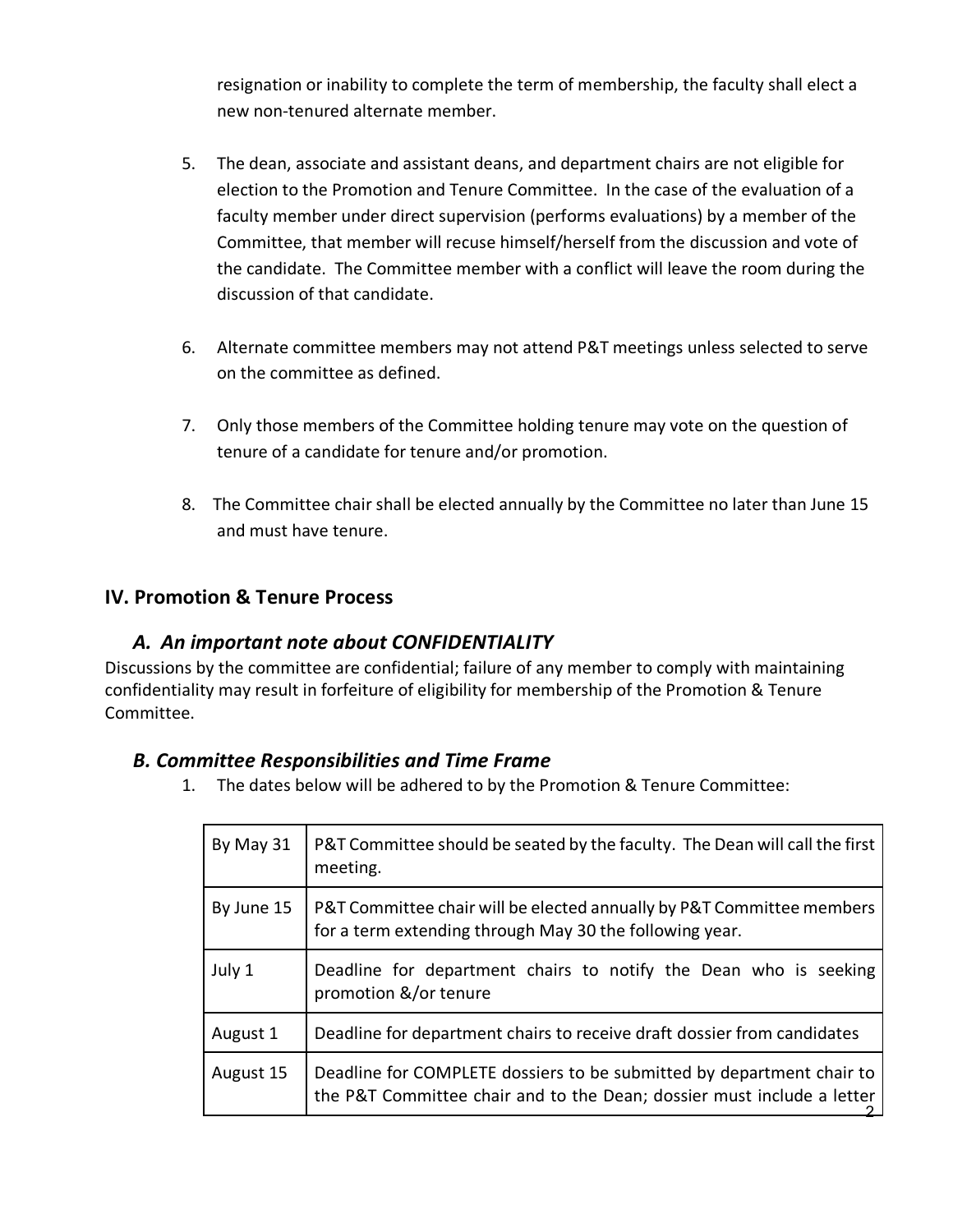|            | from the chair. Dossier must include the external reviewer name<br>suggestions with contact information.           |  |  |  |  |
|------------|--------------------------------------------------------------------------------------------------------------------|--|--|--|--|
| By Sept 1  | External reviewer letters solicited by the Dean's office; all items sent to<br>external reviewers.                 |  |  |  |  |
| Oct 15     | External reviewer letters due back to P&T Committee.                                                               |  |  |  |  |
| Nov 1      | All completed packets (including external review letters) are compiled and<br>distributed to P&T Committee members |  |  |  |  |
| Dec 1-15   | Final letter(s) prepared by P&T chair.                                                                             |  |  |  |  |
| Dec 31     | Deadline for letter(s) from P&T chair to Dean.                                                                     |  |  |  |  |
| January 15 | Promotion and Tenure Chair calls for interim review submissions                                                    |  |  |  |  |
| Mar 1      | Deadline for receipt by P&T Committee of portfolio for interim reviews.                                            |  |  |  |  |
| May 1      | Non-binding review letters distributed to faculty who sought interim<br>review.                                    |  |  |  |  |

- 2. Recommendations for promotion or tenure shall originate with the department chair, who shall inform the faculty members who are being considered for promotion or tenure and shall give them the opportunity to submit material which they believe will facilitate consideration of their competence and performance. (Board Policy 405.1 IV. A. 5.)
- 3. Faculty candidates are responsible for providing the documentation of their activities to support the promotion and/or tenure nomination. Detailed descriptions of the types of activities and documentation desired by the Committee are provided later in this document along with the general criteria for achieving a positive recommendation.
- 4. The Promotion and Tenure Committee will require electronic submission of dossier materials with the exception of evidence that is available in paper format only (i.e. textbooks, etc.).
- 5. The external review process will be completed for each candidate. (See below.)
- 6. The votes regarding faculty members' promotion and tenure will be taken by secret ballot.
- 7. The committee shall make separate recommendations to the Dean for promotion and tenure for each candidate.
- 8. The Dean will review all materials and recommendations and make his/her recommendation to the Provost regarding each request for promotion and/or tenure.
- 9. Prior to forwarding the recommendations to the Provost, the Dean shall convey his/her written decision along with the Promotion & Tenure Committee's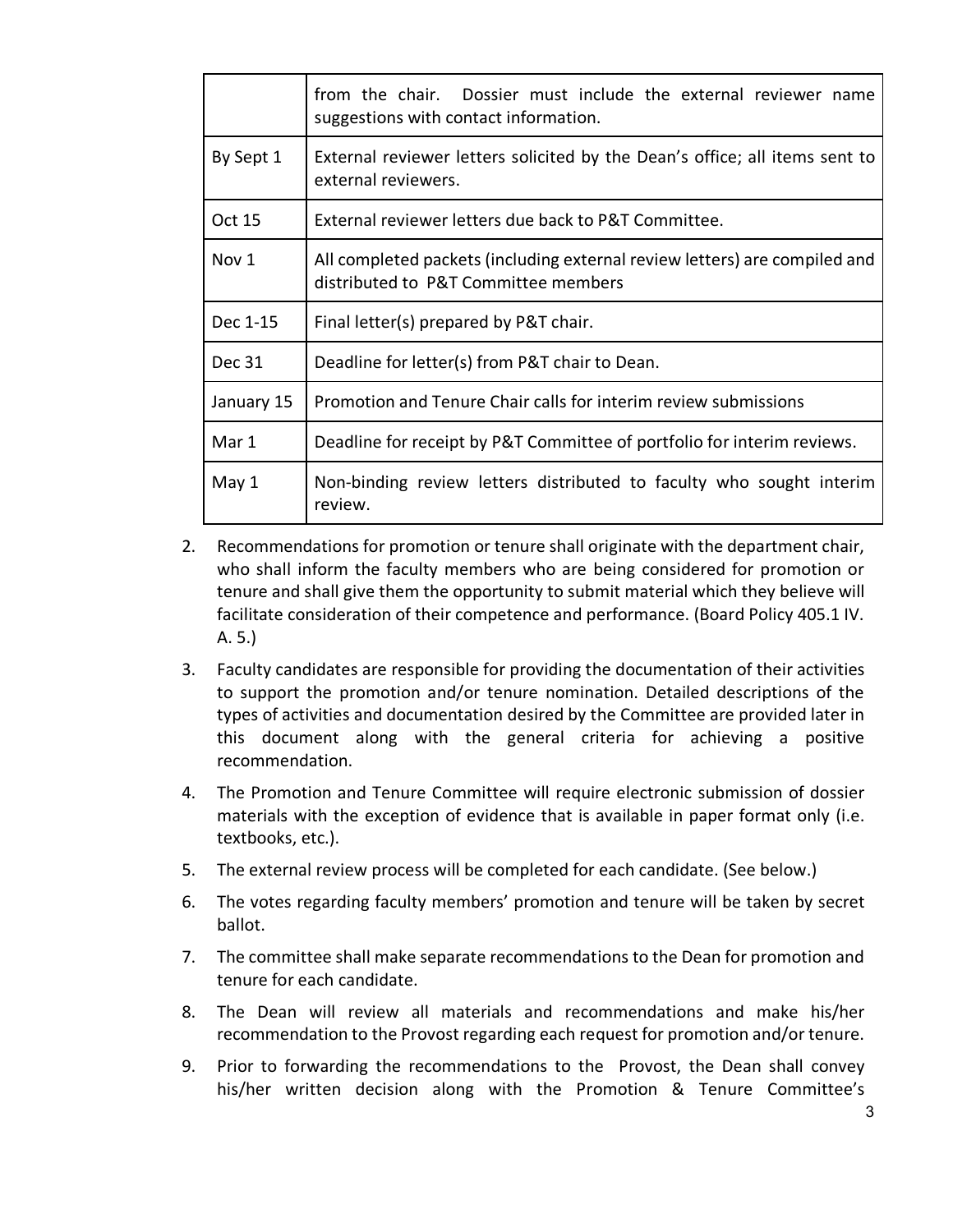recommendation to the candidate and the candidate's department chair.

- 10. If the Dean's recommendation is negative,
	- A. the faculty member may respond to the negative recommendation(s) by submission of a letter to the Dean within five (5) working days following notification. The Dean may change the recommendation or uphold the negative recommendation. Following a negative recommendation by the Dean, the candidate will be given the opportunity to withdraw from consideration. In the case a candidate in tenure track withdraws from consideration, the timeline leading to terminal appointment will apply. The faculty member may elect to withdraw from further consideration at any time prior to the time the recommendation is sent to the Provost. A request for withdrawal from consideration must be documented in writing to the chair of the Promotion and Tenure Committee, the Dean, and the faculty member's department chair. Following this request, all materials and letters of review will be destroyed.
	- B. After reviewing the faculty member's written response, the Dean's recommendation will be forwarded by January 15 to the Provost for consideration. If the Dean's recommendation remains negative, the faculty member may respond to the negative recommendation(s) by submission of a letter to the Provost by January 31. If requested by the Provost, a copy of all supporting documentation will be provided.
- 11. The final decision will be communicated to the faculty candidate following the decision by the University of Arkansas Board of Trustees and President of the University according to their timeline.

## *C. External Review Process*

- 1. The Department Chair will gather a minimum of six names. The candidate may provide names of up to four external reviewers while the other names may be provided by the P&T Committee or the Department Chair, or both.
- 2. Solicitation of the potential external reviews will be coordinated by the Dean's office.
- 3. Solicitations of recommendation letters from external reviewers will include a copy of the College's criteria for awarding promotion and/or tenure (i.e. the present document) and the performance documentation as submitted by the candidate.
- 4. To be eligible to provide an external review, individuals shall hold rank and tenure (when applicable) at a level at or above that to which the faculty member is seeking promotion. Individuals should not have served as a mentor, advisor, nor significantly collaborated with the faculty member seeking promotion (i.e. a significant collaboration includes serving as a co-author or co-investigator in the previous 3 years).
- 5. The Dean will invite external reviewers to provide an evaluation of the candidate. The  $_4$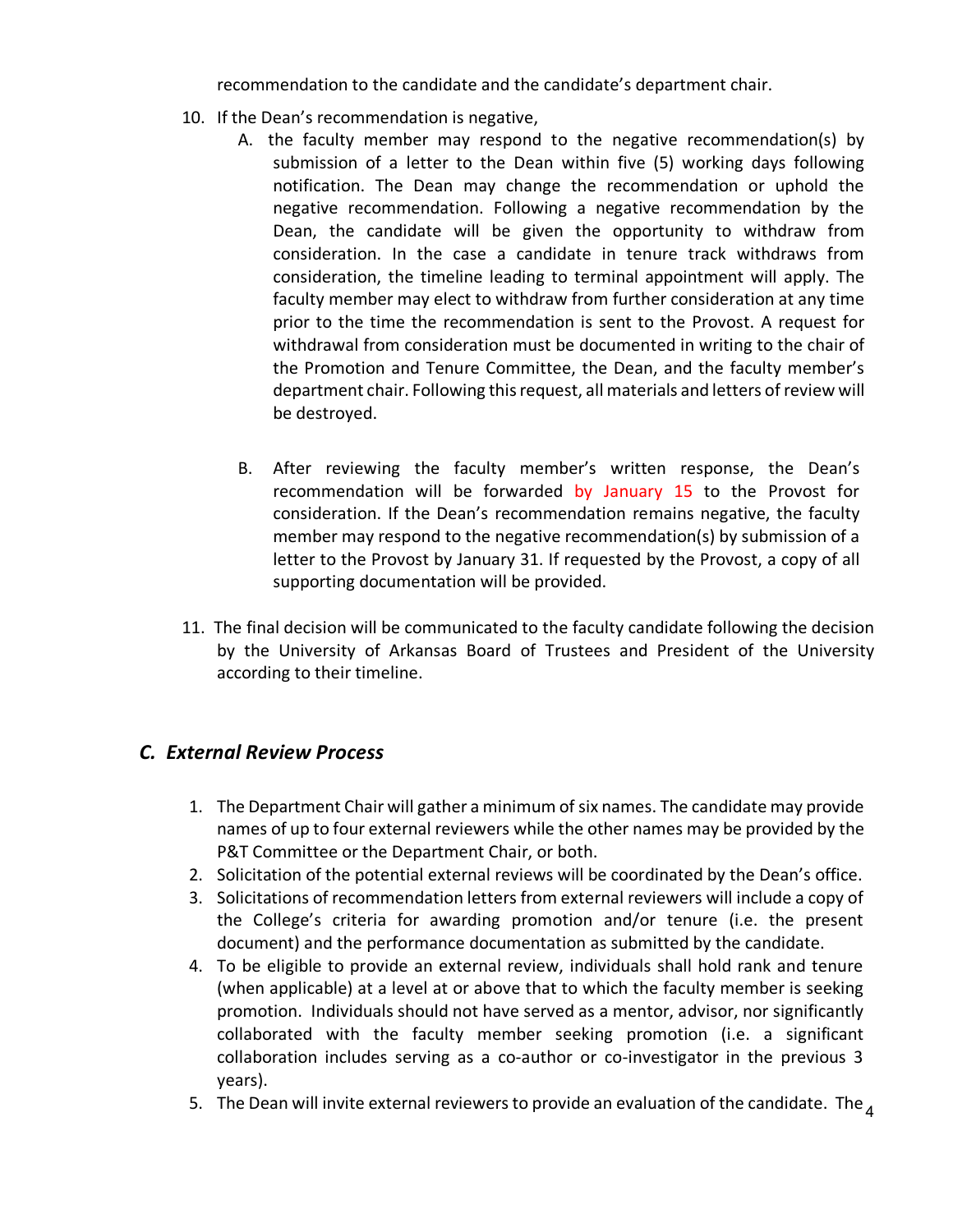Dean's invitation will:

- request the reviewer to explicitly state his/her qualifications for providing the review.
- request the reviewer to describe any relationship with the candidate, past and present.
- request the reviewer to evaluate the candidate's performance against the UAMS College of Pharmacy promotion criteria and provide a letter stating the opinion.
- inform the reviewer that the review is confidential.
- 6. All letters received from external reviewers will be available for review by the P&T Committee members. Letters disclosing a relationship as mentor, advisor, or significant collaborator will not be considered by the Committee. The letters will not be disclosed to the candidate.

### *D. Switching Pathways*

- 1. A candidate in the non-tenure pathway may switch one time to the tenure pathway with the permission of the department Chair and the Dean. A candidate in the tenure pathway may switch one time to a non-tenure pathway with the permission of the department Chair and the Dean.
- 2. For individuals who are granted a transfer from a non-tenure track to a tenure track position, the probationary period in the tenure-track will begin the day of transfer.

### **V. Documentation for Review**

Faculty candidates are responsible for providing the documentation of their activities to support the promotion and/or tenure nomination. The table below outlines items to be included as documentation by the faculty candidate in the dossier. The list is not all-inclusive as there may be other items unique to a faculty member which should also be included. Items should be ordered as below. With failure to comply, the dossier will be returned to the faculty member without review.

| <b>General Overview</b>                                                                                                                                                                                                                                                                                                                            |  |  |  |  |
|----------------------------------------------------------------------------------------------------------------------------------------------------------------------------------------------------------------------------------------------------------------------------------------------------------------------------------------------------|--|--|--|--|
| Recommendation letter from the Department Chair that includes a statement regarding<br>willingness to share in teaching assignments                                                                                                                                                                                                                |  |  |  |  |
| Cover/petition letter addressed to the Promotion & Tenure Committee that includes:<br>Current rank<br>Tenure status<br>Rank and/or status sought<br>$\bullet$<br>Comprehensive summary of major activities and accomplishments in the areas of<br>$\bullet$<br>teaching, scholarship, and service, and self-evaluation of progress in rank to date |  |  |  |  |
| CV                                                                                                                                                                                                                                                                                                                                                 |  |  |  |  |
| Initial appointment letter or promotion/tenure letter (for candidates who have already been                                                                                                                                                                                                                                                        |  |  |  |  |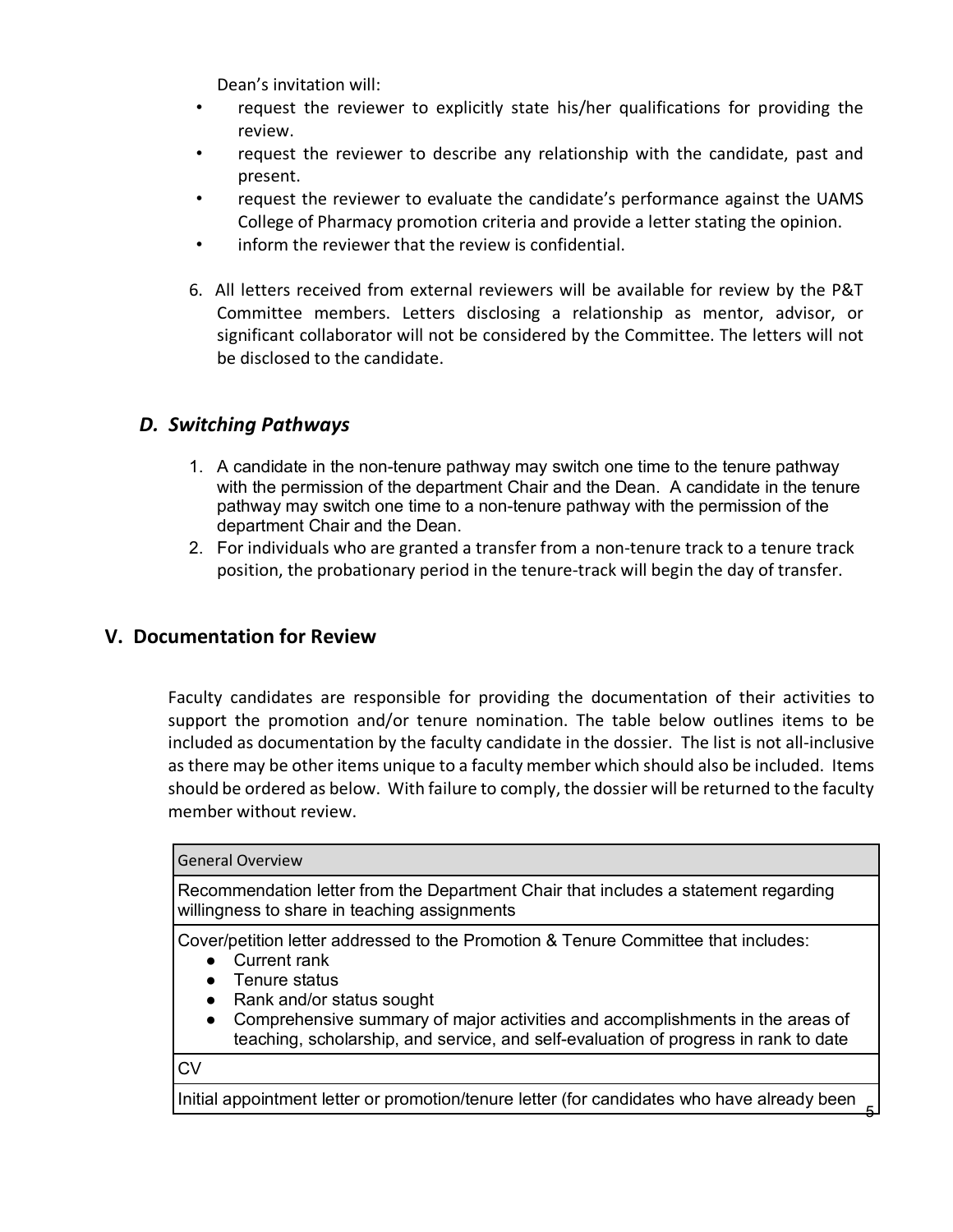promoted and/or tenured within the College of Pharmacy, for new hires after July 2018

Recommendation letter from a direct supervisor (if applicable)

Names and contact information of 3-4 potential external reviewers excluding previous mentors/advisers and collaborators

Letters of support from professional colleagues, peers, and trainees, both on and off campus, who are familiar with the quality and significance of the faculty member's work

**Teaching** 

Summary of teaching activities in a table format (course, role, contact hours) addressing:

- Didactic teaching in core and elective courses in professional and graduate programs
- Experiential teaching
- Course coordination
- Mentoring of graduate students
- Post-graduate teaching, training, and mentoring
- Interprofessional teaching
- Invited lectures outside of UAMS
- Mentoring and academic advising
- Educational course and/or curriculum development

Self-evaluation of didactic teaching addressing:

- Student instructor evaluations
- Peer teaching evaluations
- Course evaluations
- Trainee and mentee evaluations

Self-evaluation of experiential teaching addressing:

- Student, resident, and/or fellow evaluations and comments
- Peer evaluations (if applicable)

Self-evaluation of training, mentoring and advising efforts

Teaching certificates and/or development activities

Teaching awards

Published textbooks or textbook chapters

Teaching innovations

Documentation included in the Appendix:

- Student evaluations with comments
- Peer evaluations
- Course evaluations
- Representative examples of teaching materials and handouts
- Selected textbooks and/or chapters in a textbook
- Hyperlinks to websites and/or learning management systems hosting examples of teaching activities and materials
- Representative examples of workshops and CE materials and handouts
- Award letters and certificates

**Scholarship** 

Summary of research/scholarly activities with self-evaluation of scholarly accomplishments

Summary of grants, including agency and role: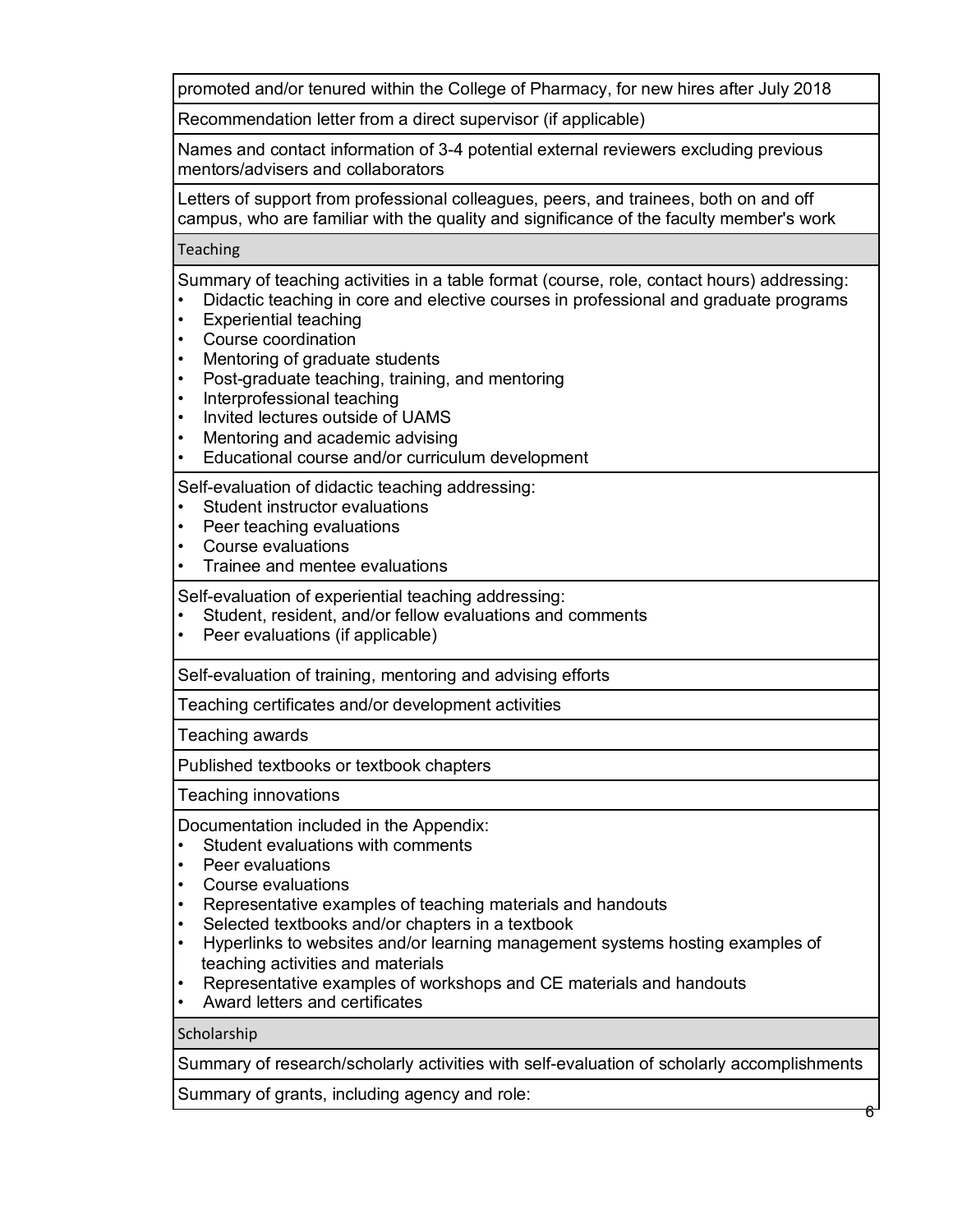|  | Funded grants as PI or Co-PI |  |  |  |  |  |  |
|--|------------------------------|--|--|--|--|--|--|
|--|------------------------------|--|--|--|--|--|--|

• Unfunded grants

**Contracts** 

Comprehensive list of peer-reviewed publications

Comprehensive list of non peer-reviewed publications

Patents, inventions, and disclosures

Therapies and drugs approved or in clinical development

Books and/or book chapters

Original or copyrighted materials (software, tools)

Invited lectures

Presentations (including poster or podium), abstracts, seminars

Professional recognition:

- Editorial work
- Study section memberships (standing and ad hoc)
- Consultations

Honors, awards, designation as fellow in major scientific or professional organization or similar practice achievement recognition

Documentation included in the Appendix:

- Grant award letters
- Grant critiques
- An example of a recently funded grant
- Selected publications
- Citation report
- Selected book/book chapter
- Patent issue letters
- Selected patent application
- Letters of professional recognition, awards and honors

#### Service

Summary and self-evaluation of service activities

Summary of clinical service, including:

- clinical services provided
- new clinical services developed
- impact of services on economic, clinical, or humanistic outcomes

Academic service:

- service to the department
- service to the College
- service to the University or other institution (e.g., practice site)

Service on professional committees and boards at the state/regional/national/international levels

Officer in a professional organization

Contributions to organization of professional meetings/symposia/conferences

Contributions to professional education programs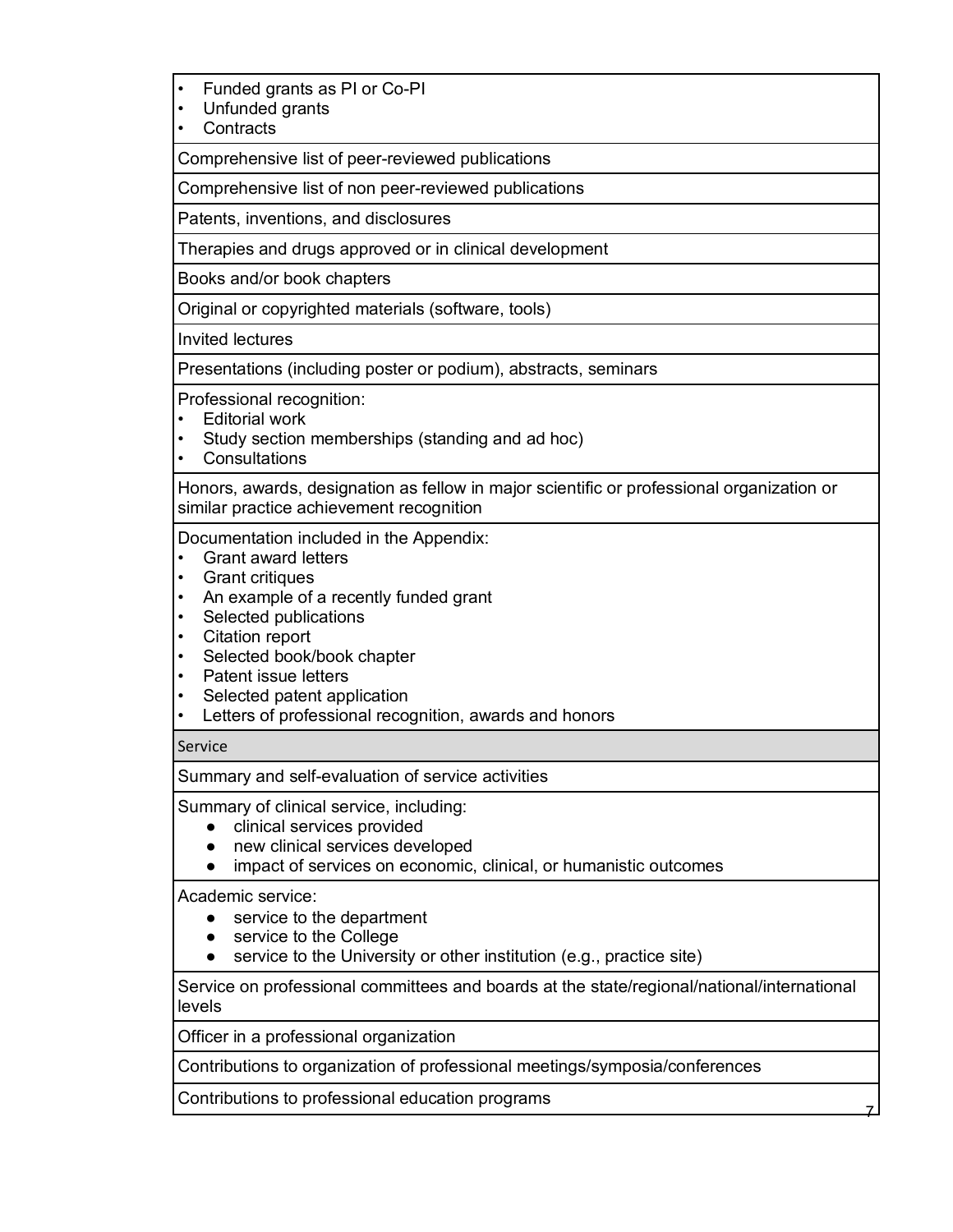Contributions to public health policies and/or programs

Editorial/editorial board service

Service as a referee for professional or scientific journal(s) and/or meetings/symposia

Service to student organizations

Service activities that require on-demand participation (e.g., providing a peer teaching evaluation, facilitating a small group session, appearing on TV or presenting to the legislature on behalf of UAMS or the COP, etc)

Public and community service programs including health-related programs and initiatives

Certifications and credentialing

Documentation and evidence for service activities should be included in the Appendix

Appendix

### *A. Criteria for Positive Recommendation concerning Promotion*

- 1. Criteria for granting promotion must be relevant to the objectives and goals of the College of Pharmacy, the University of Arkansas for Medical Sciences and the University System. Criteria for reappointment and promotion are provided (Rubrics 1-2).
- 2. Promotion to a given rank requires that the individual has shown substantial progress and achievement and has attained the qualifications expected of the next rank. It is not based on time in rank only. In certain cases an individual might be considered a valuable faculty member at a certain rank for many years, yet without showing sufficient progress to merit promotion.
- 3. The faculty of the College of Pharmacy believes that proficiency in **teaching**, **scholarship**, and **service** activities represent the fundamental criteria for evaluation for all levels of faculty rank. Successful advancement in rank necessitates evidence of a progressively higher order of commitment, achievement and reputation within these criteria according to the rubric that applies to the faculty candidate seeking advancement. Achievements must be judged relative to the individual faculty member's responsibilities and assignments, as defined in their letters of appointment, and any other documents submitted to the Promotion & Tenure Committee.
- 4. Rubrics 1 and 2 define the expectations for promotion to Associate Professor and Professor, respectively.

In general:

- Assistant Professors are expected to reach Achievement Level 1 for all areas (teaching, scholarship, and service).
- Associate Professors are expected to reach Achievement Level 2 in the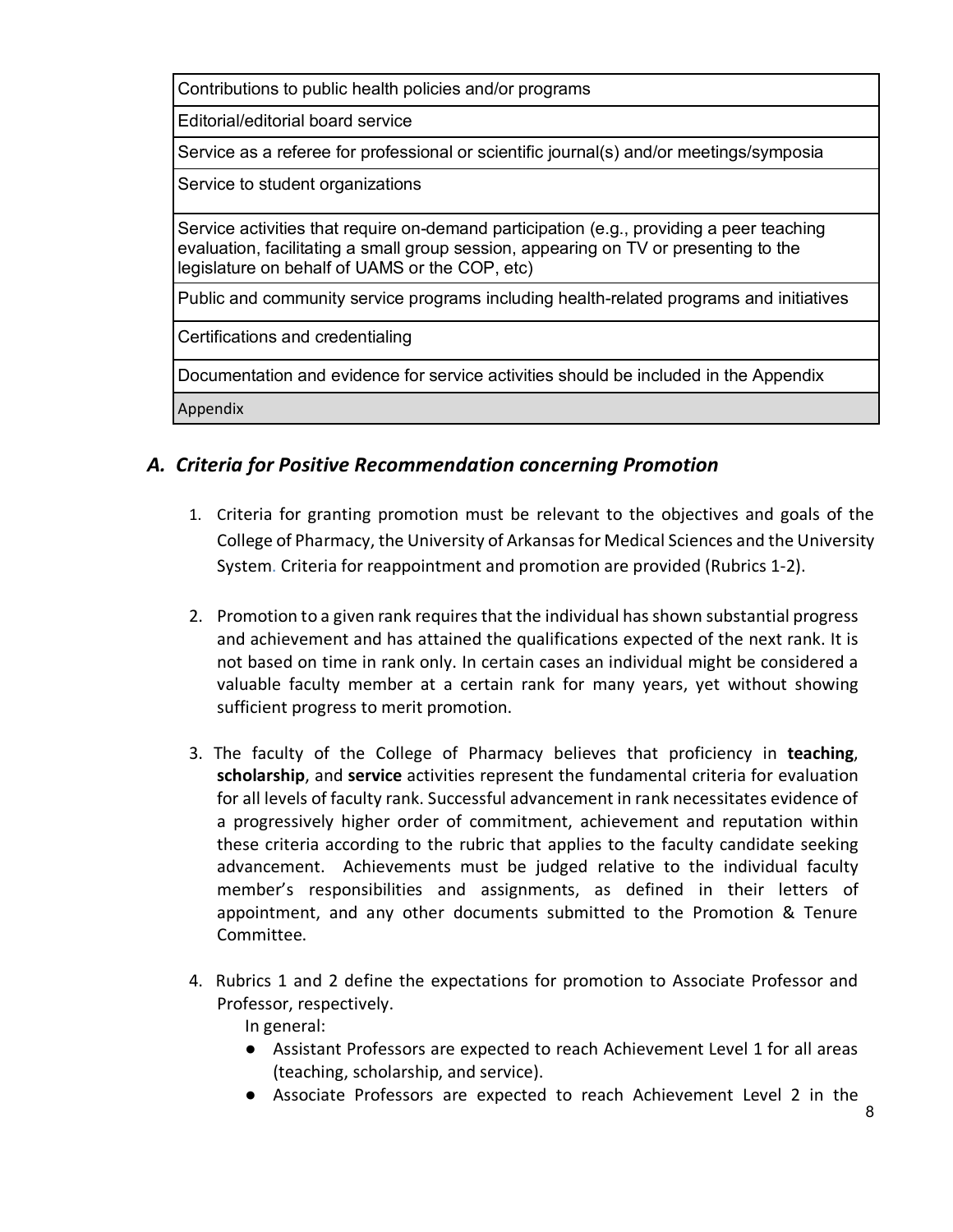primary area of focus and maintain Achievement Level 1 for the other areas.

● Full Professors are expected to establish a national or international reputation and either reach Achievement Level 3 in the primary area of focus while maintaining Achievement Level 1 in the other two areas OR reach Achievement Level 2 in two areas while achieving level 1 in the third area.

Within an Achievement Level, the listed criteria are not intended to be inclusive or exclusive, only indicators of meeting that level of achievement.These achievement levels will be used in preparation of documentation that is required to be promoted and tenured in the tenure track, and promoted in the non-tenure track faculty rank.

5. Although a candidate for promotion or tenure may satisfy criteria for an achievement in two of three areas, a candidate should not double count his/her efforts and should instead make a case for one area or another. For example, if a faculty member gives a presentation regarding service, the activity should be counted as either service or scholarship, but not both. It is the faculty member's decision to determine which category the activity should be considered.

## *B. Rubrics*

#### **1. Promotion to Associate Professor**

Advancement to the rank of associate professor is based on clear evidence of substantial development and commitment to the College.

*Rubric 1: Guidelines and Achievement Levels Required for Promotion from Assistant Professor to Associate Professor*

| <b>Promotion</b>                                                                        | <b>Teaching</b>                                                                                                                                 | Scholarship | <b>Service</b> |  |  |  |
|-----------------------------------------------------------------------------------------|-------------------------------------------------------------------------------------------------------------------------------------------------|-------------|----------------|--|--|--|
| <b>Non-tenure Track or Tenure Track</b>                                                 |                                                                                                                                                 |             |                |  |  |  |
| Assistant Professor to Associate Professor                                              | At least a Level 2 in the area in which the<br>majority of their time and effort is<br>assigned, and at least a Level 1 in the other<br>2 areas |             |                |  |  |  |
| <b>Modified Appointments (not eligible for tenure)</b>                                  |                                                                                                                                                 |             |                |  |  |  |
| Adjunct Assistant Professor to Adjunct Associate Professor                              | At least a Level 2 in the area of focus, with<br>other areas being NR.                                                                          |             |                |  |  |  |
| Clinical Assistant Professor to Clinical Associate Professor                            | 1                                                                                                                                               |             |                |  |  |  |
| Research Assistant Professor to Research Associate Professor<br>المموزان بمموسط ممردانا | NR.                                                                                                                                             |             | NR.            |  |  |  |

NR=not required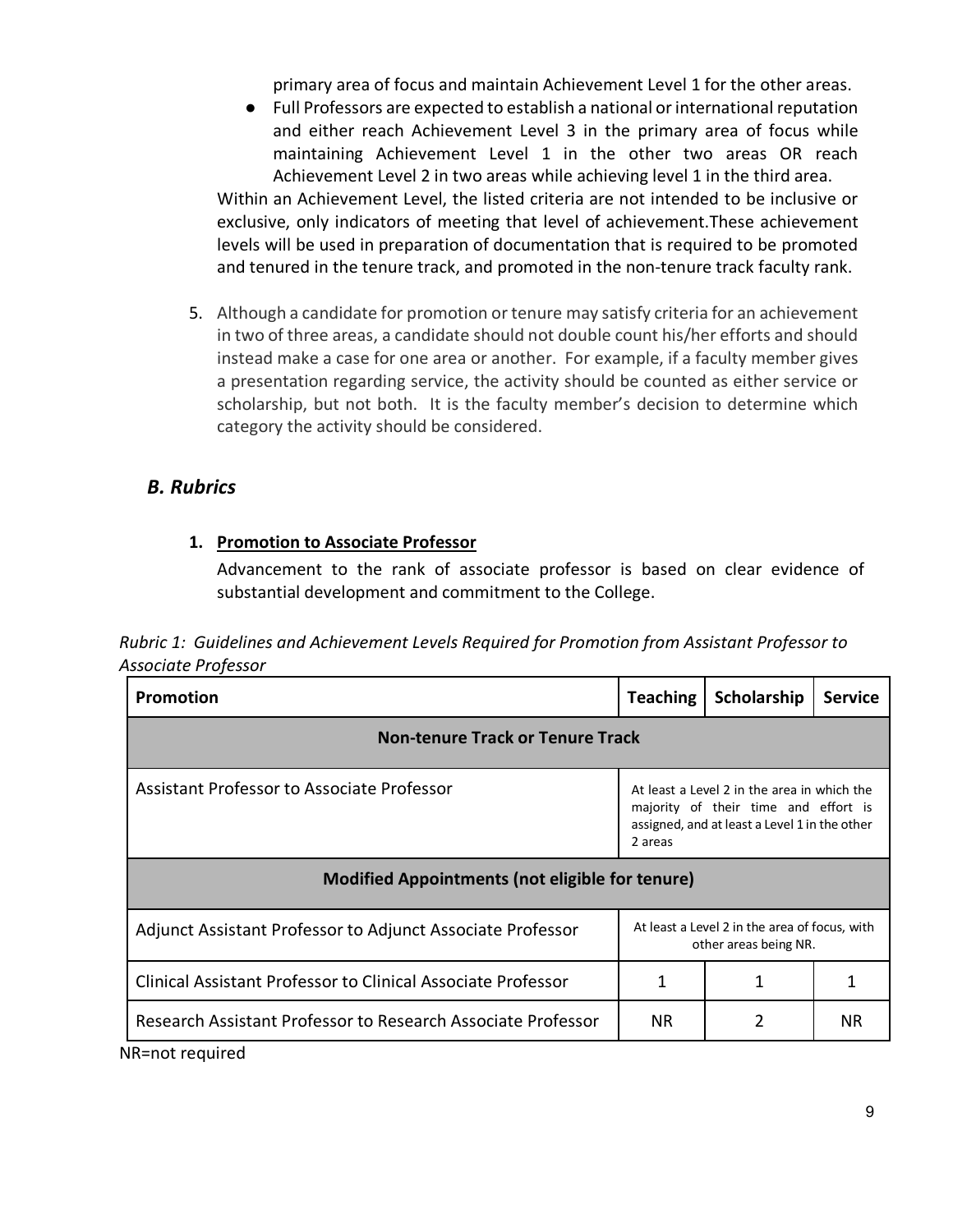### **2. Promotion to Professor**

Advancement to the rank of professor is based on clear and substantial evidence of the highest standard of achievement and commitment to the College. The candidate shall demonstrate achievement as shown below (Rubric 2). In addition to achieving the required levels in teaching, scholarship, and service, the candidate must demonstrate evidence of a national and/or international reputation.

They shall also demonstrate the skills of an effective and committed teacher; substantiated by objective evidence. If active in clinical care, their record of achievement and advancement of quality clinical care must be evident. Evidence of service to the college, university, and/or profession should reflect a degree of responsibility, leadership, and involvement above simple committee membership and passive academic citizenship. It is expected that the candidate will show evidence of excellence since their appointment as associate professor in at least two criteria areas.

*Rubric 2: Guidelines and Achievement Levels Required for Promotion from Associate Professor to Professor*

| Promotion                                                             | <b>Teaching</b>                                                                                                                                                                                                                                                                                                                                    | Scholarship | <b>Service</b> |  |  |  |  |
|-----------------------------------------------------------------------|----------------------------------------------------------------------------------------------------------------------------------------------------------------------------------------------------------------------------------------------------------------------------------------------------------------------------------------------------|-------------|----------------|--|--|--|--|
| <b>Non-tenure Track or Tenure Track</b>                               |                                                                                                                                                                                                                                                                                                                                                    |             |                |  |  |  |  |
| Associate Professor to Professor                                      | Evidence of a national and/or international<br>reputation<br><b>AND EITHER</b><br>A. At least a Level 3 in the area in which the<br>majority of their time and effort is<br>assigned, and at least a Level 1 in the<br>other areas,<br><b>OR</b><br>At least a Level 2 in two areas and at<br>B <sub>1</sub><br>least a Level 1 in the other area. |             |                |  |  |  |  |
| <b>Modified Appointments (not eligible for tenure)</b>                |                                                                                                                                                                                                                                                                                                                                                    |             |                |  |  |  |  |
| <b>Clinical Associate Professor to Clinical Professor</b>             | $\overline{2}$                                                                                                                                                                                                                                                                                                                                     | 1           | 2              |  |  |  |  |
| Adjunct Associate Professor to Adjunct Professor                      | At least a Level 3 in the area of focus, with other<br>areas being NR.                                                                                                                                                                                                                                                                             |             |                |  |  |  |  |
| Research Associate Professor to Research Professor<br>NR=n∩t required | <b>NR</b>                                                                                                                                                                                                                                                                                                                                          | 3           | <b>NR</b>      |  |  |  |  |

NR=not required

# *C. Descriptions of Achievement Levels*

## **1. Teaching**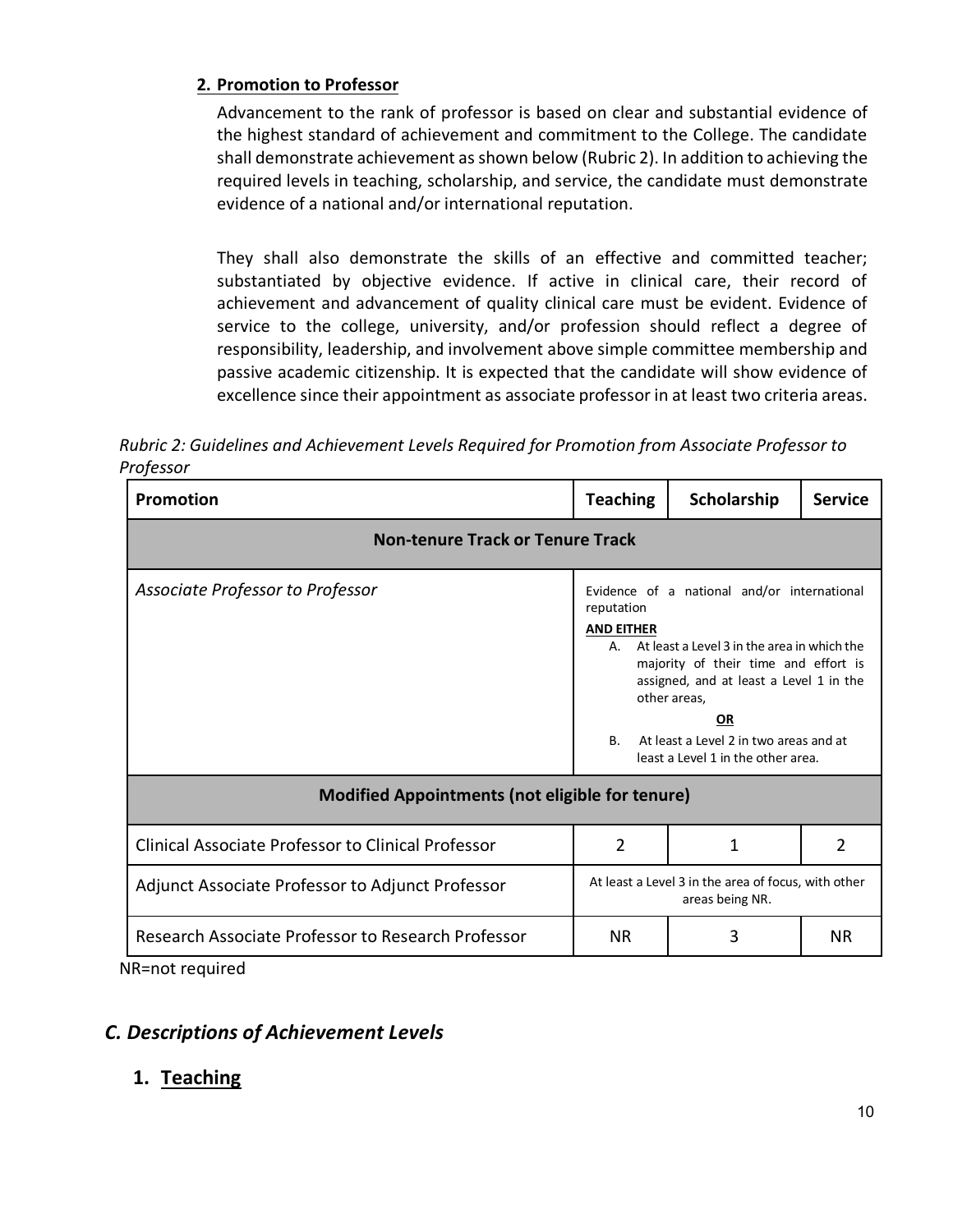Teaching is expected of all faculty. Teaching responsibilities under consideration will encompass didactic instruction in professional and graduate courses, experiential instruction in professional and postgraduate programs, mentoring professional and graduate students, residents, fellows, and less experienced faculty, and providing laboratory instruction.

### **Level 1: Must demonstrate ability to achieve all of the following:**

- Communicate effectively and present information and concepts in a clear and well organized fashion
- Utilize useful instructional materials and provide timely updates to teaching materials
- Write clear and appropriate test questions (if participate in writing exams)
- Obtain student evaluations for individual faculty that indicate minimally acceptable standards of teaching effectiveness in experiential teaching (if applicable, indicated by achieving a score of at least a 4 out of 5) and in didactic teaching (either a score of at least a 4 out of 5 for the overall evaluation item OR an average < 1 standard deviation below the average of all evaluated items for the College faculty as provided by the Associate Dean of Academic Affairs) OR clear evidence of consistent progress.
- Demonstrates the ability to correct and overcome weaknesses identified in evaluations

#### **And >2 of the following:**

- Demonstrates that their teaching efforts inspire and challenge students; effectively stimulates critical and/or creative thinking
- Applies appropriate higher order learning (per Bloom's taxonomy)
- Uses innovative teaching methods and technologies to enhance learning
- Participates in faculty development activities to enhance teaching skills and effectiveness
- Effectively contributes to experiential teaching of students and/or residents
- Serves as an academic advisor and/or mentor for:
	- a. Pharm.D. students
	- b. Graduate students
	- c. Postdoctoral fellows
	- d. Residents
- Other activity listed as a Level 2 or Level 3 teaching contribution

#### **Level 2: Must demonstrate ability to achieve all of the following:**

- Teaches in courses beyond the number of hours required by the department chair (evidenced by letter from Department Chair or course coordinator)
- Receive consistent positive evaluations from students and peers in didactic and/or experiential education as measured by achieving at least the mean for the college
- Revise and improve an existing course
- Add or develop a new course, clerkship, teaching series, or elective
- Coordinate a course (not required of faculty in clinical modified appointments)
- Serves continuously as academic advisor and/or mentor for:
	- a. Pharm.D. students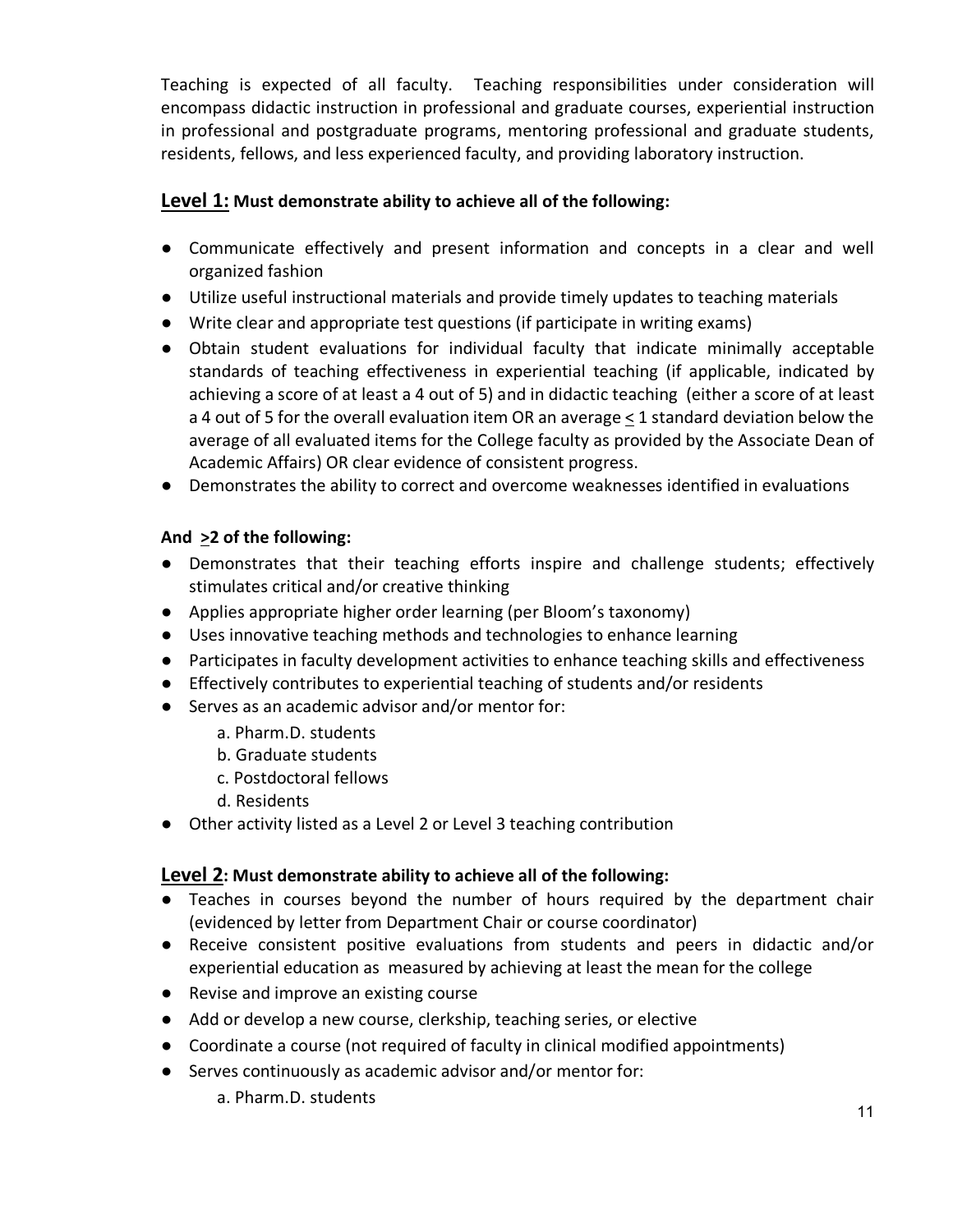- b. Graduate students
- c. Postdoctoral fellows
- d. Residents

#### **And >3 of the following:**

- Consistently implements innovative teaching methods
- Major contributions to curriculum development (evidenced by letter from committee chair or course coordinator)
- Develops and/or conducts professional and peer education programs that serve a state or regional audience
- Effectively incorporates students and residents into practice site activities
- Participates as an invited contributor in a national education symposium or workshop
- Writes an educational or teaching methodology chapter for a peer reviewed textbook used regionally or nationally
- Sustained record of scholarly work related to teaching and learning including poster and podium presentations, publications, book chapters, blog essays, webpages/sites, and other instructional tools used regionally or nationally. (Scholarship of Teaching and Learning (SOTL) publications/presentations)
- Record of self-development in teaching evidenced by obtaining an advanced degree in education or other closely related field, formal coursework, or certificate program.
- Record of sustained service to local, state, or regional efforts that advance teaching and learning
- Teaching in or coordinating a graduate level course (in addition to requirements above)
- Other activity listed as a Level 3 teaching contribution

### **Level 3: Must demonstrate ability to achieve all of the following:**

- Obtain student and peer evaluations that consistently show highest standards and excellence in teaching
- Receive recognition, teaching awards, and honors for teaching efforts from student, academic, and/or professional organizations for excellence in teaching
- Demonstrate leadership in course and/or curriculum development and revision
- Mentor less advanced teachers and oversee their progress
- Show evidence of peer reviewed publications that advance the mission of the College in the area of teaching that reflect intellectual leadership and impact

### **And > 3 of the following:**

- Introduce innovative educational efforts that are adopted by peer educators
- Participates in multi- and inter-disciplinary/interprofessional teaching activities both on the UAMS campus and other campuses within and outside the University of Arkansas system
- Serves as a role model and leader for teaching innovation and a mentor in pedagogical techniques
- Directs theses and/or dissertations
- Directs a residency/fellowship program or graduate program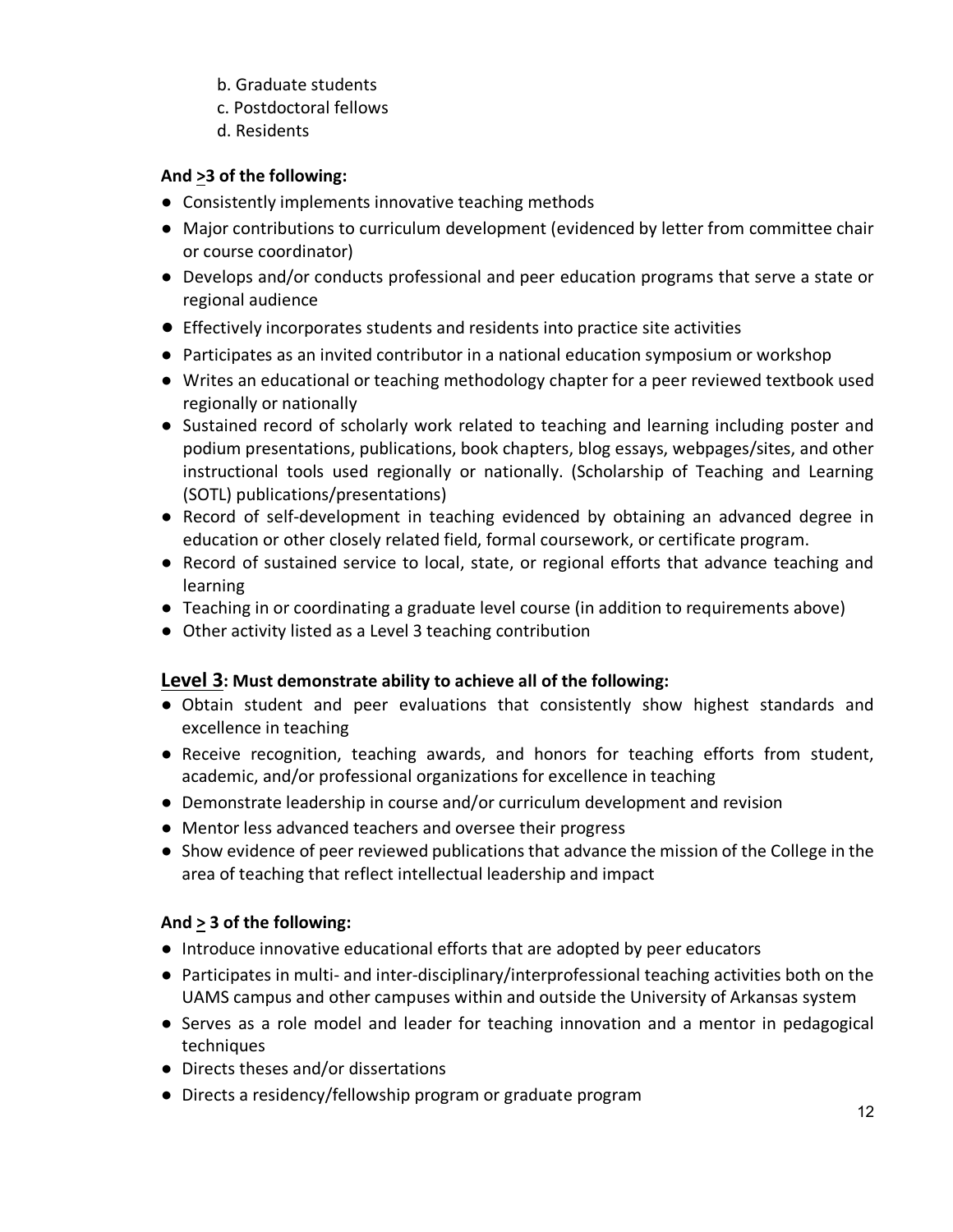- Mentors less experienced practitioners to develop more advanced practice skills
- Establishes a record of sustained service to national efforts that advance teaching and learning
- Develops a textbook that is utilized in an academic curriculum
- Provides service on teaching/scientific review panels and/or editorial boards of educational journals
- Accepts invitations to produce education-centered papers and/or invited lectures
- Develops a course, curricular component, educational software or evaluation materials that are used nationally or internationally
- For clinicians, show sustained and documented excellence in patient care teaching

### **2. Scholarship**

Scholarship is expected of all faculty.

#### **Level 1: Demonstrates ability to conduct scholarly activity by achieving all of the following:**

- Publication of at least 1 peer reviewed publication per year on average (first or co-author).
- Presentation (including posters) of scholarly results at local, national, or international meetings regularly

#### **Level 2: defined according to faculty distribution of effort as assigned:**

Faculty must demonstrate the ability to establish an extramurally supported, nationally recognized scholarly program by achieving all of the following:

- Ongoing publication of at least 12 peer-reviewed papers (while in current rank), with at least 6 as a lead, senior, or corresponding author. Note that the impact of the publications will be considered as well as the quantity. Quality must be addressed by the faculty candidate and will be assessed by factors such as h-index and impact factor of journals.
- Presentation of scholarly or research results at national or international conferences and symposia regularly
- Obtain peer-reviewed/competitive, intramural or extramural grant or contract funding

### **And achieve > 1 of the following criteria:**

- Obtain extramural grants and/or contracts as co-investigator, thus demonstrating successful collaboration.
- Perform innovative research as illustrated by issued patents/patent applications, and/or copyrighted material (e.g., software, tools) as is consistent with the area of science.
- Obtain national recognition of scholarly activity. Examples include invitations to present research findings outside the university, serve as an ad-hoc reviewer of grant applications on a major study section(s) (NIH, NSF, Veterans Admin, etc.), presentation awards, oral podium presentations at national or international conferences.
- Adoption of pharmacist directed drug therapy protocols by institution/clinic committees
- Transfer of practice model to other sites/systems

## **For faculty in a research-intensive, tenure track, non-modified appointment (>67% of effort)**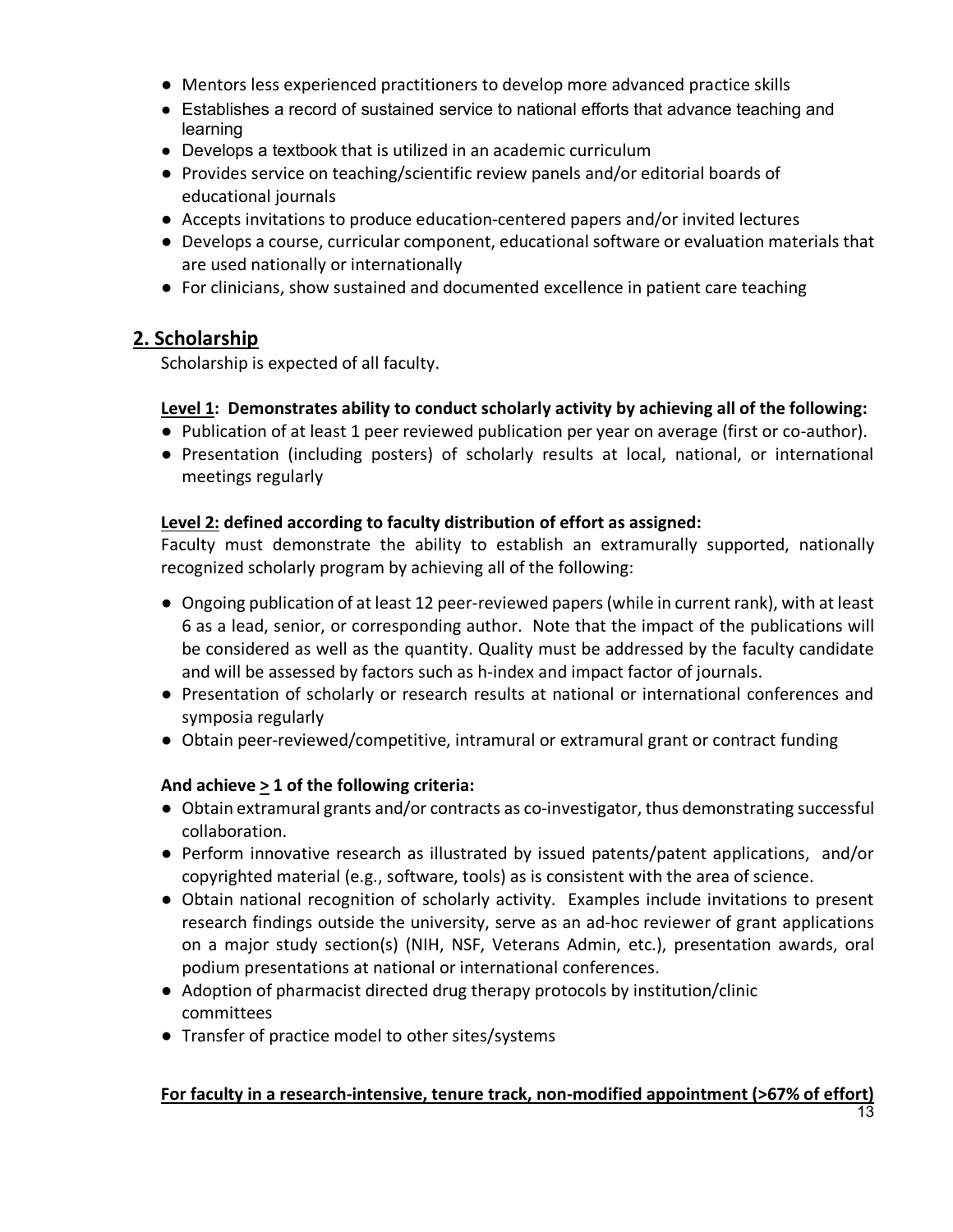#### **as assigned by appointment letter, the following must also be achieved:**

- Obtain an extramural peer-reviewed grant or contract as PI. Federal grants, contracts, foundations, and industry funding apply (e.g., NIH, NSF, AHRQ, PCORI, CDC, CMS, NACDS, etc.). The cumulative grant/contract funding must be at the R03 level or equivalent (i.e., ~\$100,000 in total direct costs).
- Submission of at least 1 grant/contract as PI, -with funding level and scope significantly greater than ~\$100,000 in total direct costs, e.g., multi-year funding, multi-site. The submission must have received at least a promising review (e.g., for NIH or VA the grant must be scored or encouraged to revise and resubmit). Federal grants, contracts, foundations, and industry funding (e.g., NIH, DOD, AHRQ, PCORI, CDC, CMS, NACDS, etc.) all meet these criteria. In the case a contract is submitted, not obtained, and feedback was not provided, the candidate must provide convincing rationale for future funding.

#### **Level 3: Establishes an independent, extramurally supported, nationally recognized scholarly program**

#### **Must demonstrate the ability to sustain and grow an extramurally supported, nationally recognized scholarly program by achieving all of the following:**

- Publication of at least an additional 15 peer-reviewed papers (while in current rank), a minimum of 7 as lead, senior, or corresponding author. Note that the impact of the publications will be considered as well as the quantity. Quality must be addressed by the faculty candidate and will be assessed by factors such as h-index and impact factor of journals.
- Sustained funding for research, serving as PI on multiple peer-reviewed grants or contracts as necessary to support and advance their research program. Obtained grants/contracts need to be greater than ~\$200,000 in direct cost for the area of research, as evidenced by factors such as multi-year and/or multi-site research. Funding sources may include federal grants, contracts, foundations, and industry funding (e.g., NIH, NSF, AHRQ, PCORI, CDC, CMS, NACDS, American Heart Association, etc.). In case the funding levels are not consonant with grants offered/awarded in the faculty member's field, it is incumbent upon the candidate to provide context regarding available funding.
- Regular presentations of scholarly/research activities at both national and international conferences and symposia.

#### **And achieve > 2 of the following criteria:**

- Consulting at the national level on grants/contracts, or serving on national/international advisory boards.
- Invitations to present plenary or other major keynote presentations at national/international meetings
- Investigational new drugs or other technologies approved by the FDA
- Drug(s) approved for clinical development (IND)
- Perform innovative research as evidenced by patent issued, publications recognized for excellence and/or impact and/or copyrighted material (e.g., software, tools), as is consistent with the area of science
- $\bullet$  Invitation to serve as a regular member of a major federal or equivalent study section (grant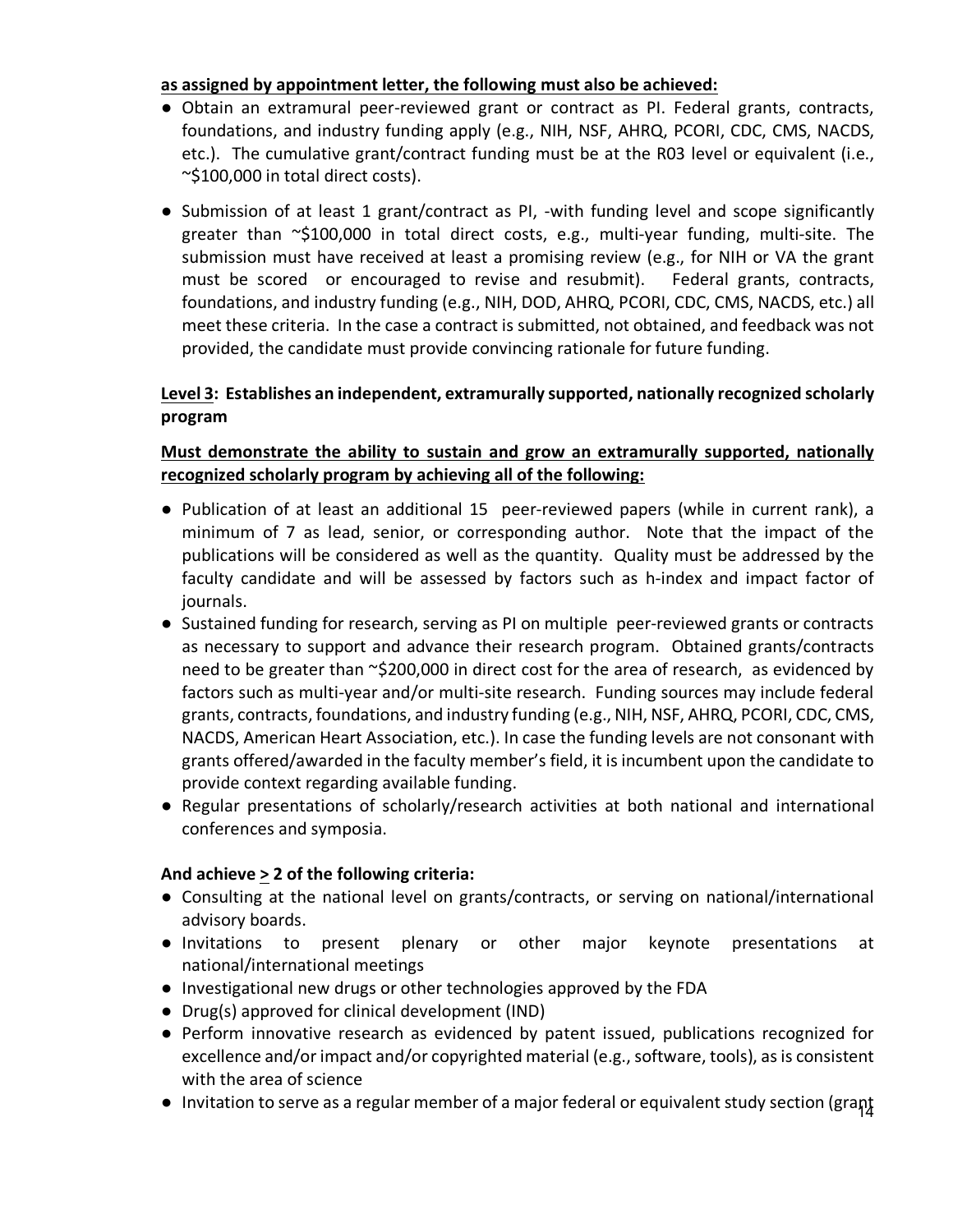review).

- Invitation to serve as a member of editorial board, an associate editor or editor of a scientific journal.
- Authoring or editing a book or textbook in your scientific or clinical area
- Elected as a fellow in a major scientific organization.
- Devises a new method or procedure that receives national or international recognition Note:

R03= 2 years, \$100,000 direct costs R21= 2 years, \$275,000 direct costs R01= 3+ years, \$750,000+ direct costs

## **3. Service**

Service is expected of all faculty.

### **Level 1 – Must participate in all of these activities:**

- Serves on at least one UAMS committee continuously during appointment (not required of faculty in modified appointments; may be different committees during time frame)
- Serves as a referee for professional or scientific journal(s) and/or meetings/symposia
- Volunteers for activities that require on-demand participation by faculty (e.g., admission interviews, serving as a preceptor for student screenings, student mentoring, etc.)
- (for faculty in non-modified appointments with a clinical practice ) Provides distinct service or group of services that attempts to optimize therapeutic outcomes for individual patients to: promote safe and effective medication use, improve quality of care, optimize patient outcomes, reduce drug costs or other applicable clinical services (i.e program or protocol development, MUE and intervention data)

### **And >1 of the following:**

- Serves at least one term on a committee outside of UAMS during appointment
	- Professional organization
	- Community organization
- Participates in the establishment/management of UAMS program or activity
	- Professional program
	- Clinical program
	- CE program
- Serves as a local consultant (agency, industry, professional group, expert witness, etc)
- Serves as a Faculty advisor/co-advisor to a student organization
- Member on clinical, hospital and/or other professional committees.
- Develops and/or conducts professional development programs or ACPE-accredited continuing education programs
- Contributes to health-related public service programs.
- Other activity listed as a Level 2 or Level 3 service contribution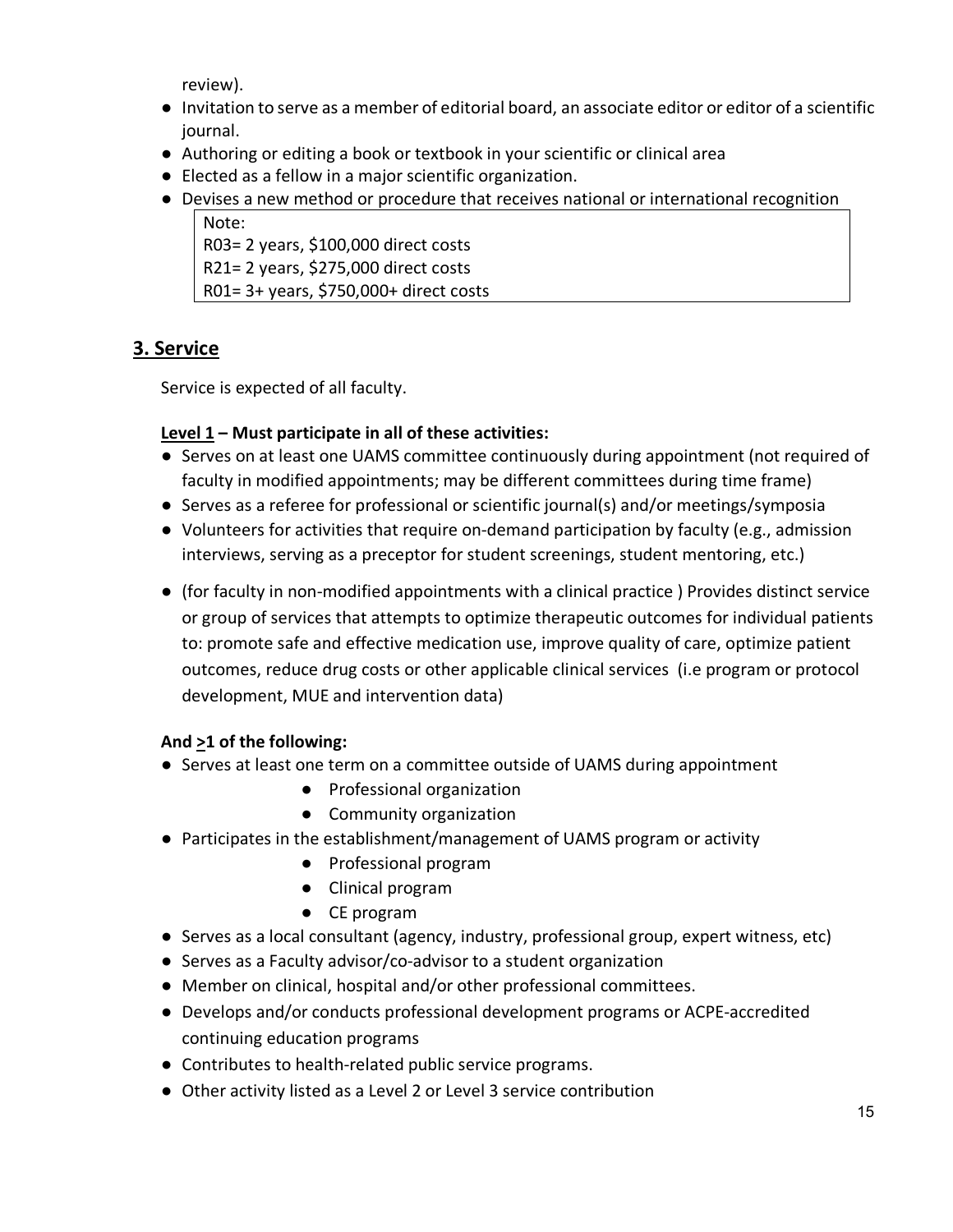#### **Level 2 – Must participate in all of these activities:**

- Serves on >1 regional/state/national/international professional committee continuously during appointment (may be different committees during the time frame)
- Serves on >1 term as Chair/Co-Chair of a standing or major ad hoc professional committee at the department, college, institution, regional, national, or international level (e.g., scholastic standing, curriculum revision, ACPE self-study committee)
- **\*\*\*Income generation through contracts and billings with clear potential/ probability for continued funding. (\*\*\*FOR TENURE WITH SERVICE AS THE PRIMARY FOCUS, THIS CRITERION IS COMPULSORY)**

### **And > 5 of the following:**

- Assigned responsibility for broader patient care or system administration
- Develops, directs or coordinates a major program, service unit, or project
- Elected or appointed as an officer or other leadership role in a professional organization
- Serves in a leadership role on departmental, hospital or other professional committees
- Election to an officer or on a board in a local or state professional practice organization
- Credentialing or additional certifications
- Appointed to a statewide task force or committee different than the required expectation listed above (e.g., governor-appointed task force)
- Completion of additional academic work (i.e. MPH, etc)
- Serves in a continuous leadership role in a community organization
- Expert regional consultant
- Consults nationally in a service related capacity
- Develops and/or implements a new process or procedure. (therapy, protocol, lab technique, etc)
- Develops new quality management protocol, active in cost containment activities
- Develops and implements innovative professional or public programs or policies
- Recognized for significant contributions to the College or Campus
- Recognized for excellence as a clinician or professional by local and/or regional peers
- Exam question writer or reviewer for licensure, certificate, or board exams
- Reviewer for grant proposals
- Editorial board for professional or scientific journals
- Demonstrates practice-related continuous quality improvement
- Works with healthcare organizations or insurers to evaluate and select medications based on objective evidence of therapeutic merit, safety, and costs
- Serves as a delegate to the American Association of Colleges of Pharmacy (AACP)
- Other activity listed as a Level 3 service contribution
- (for clinical faculty) Demonstrates impact of clinical service activities on clinical, economic, and/or humanistic outcomes

### **Level 3 – Must be established as an international or national expert and achieve >3 of the following:**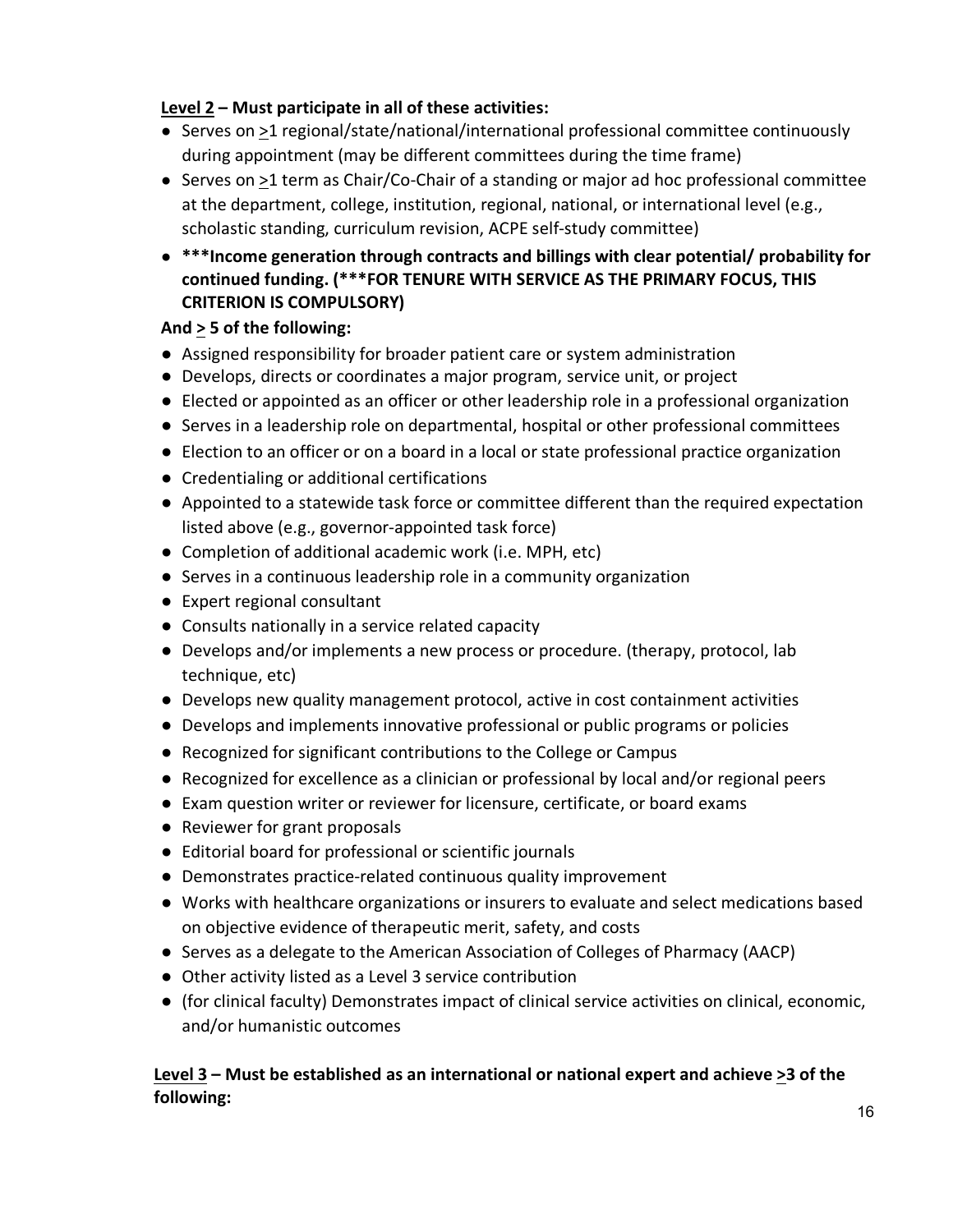- Sustained leadership of multiple college or university committees and in particular to those committees vital to the college and/or university (e.g., Curriculum, Assessment, Scholastic Standing, Promotion and Tenure, Graduate Programs, and ACPE self-study)
- Makes major sustained service contributions to the profession (e.g., officer, board member or delegate in a national or international professional organization beyond serving as AACP delegate)
- Recipient of national or international service awards
- Diplomat or Fellow of a national professional organization
- Director of clinical or professional program (e.g., pharmacy team coordinator, pharmacy residency or certificate program director)
- Organizes practice-related educational programs for pharmacy and other health practitioners.
- Officer in professional society, national boards, etc.
- Elected to a major leadership position in national/international professional organization
- Recognized by a university through an honorary degree
- Develops and directs health-related public service programs.
- Nationally or internationally recognized for organizing clinical or professional educational programs.
- Recognized by peers nationally and/or internationally or other outstanding achievement in service
- Creation of co-funded staff or residency positions with continued potential for funding

## **VI. Tenure**

Tenure ensures the academic freedom that is vital for institutional stability and excellence. Criteria for granting tenure must be relevant to the missions and goals of the College of Pharmacy, the University of Arkansas for Medical Sciences and the University of Arkansas system. (Please see UA Board of Trustees policy 405.1, section I.)

An individual in a tenure-track position who was not awarded tenure with any of the first six academic years or fiscal year appointments must be evaluated during the sixth appointment. If he or she is not approved for tenure, the seventh appointment shall be a terminal appointment. (Board Policy 405.1 IV. A. 11.)

## *A. Special Provisions Concerning Faculty in a Tenure Track Appointment*

- 1. An initial appointment between January 1 and June 30 will not be considered a year of service in determining the maximum number of years in probationary status.
- 2. An appointment between July 1 and December 31 will constitute the first probationary year ending on June 30.
- 3. A request to suspend the probationary period for a period of one (1) year shall first be directed in writing to the department chair with the specific reasons identified.
	- Medical Leave Act of 1993 and are as follows: (1) the birth of a child to the 17 i. The reasons for such a request are the same as required under the Family and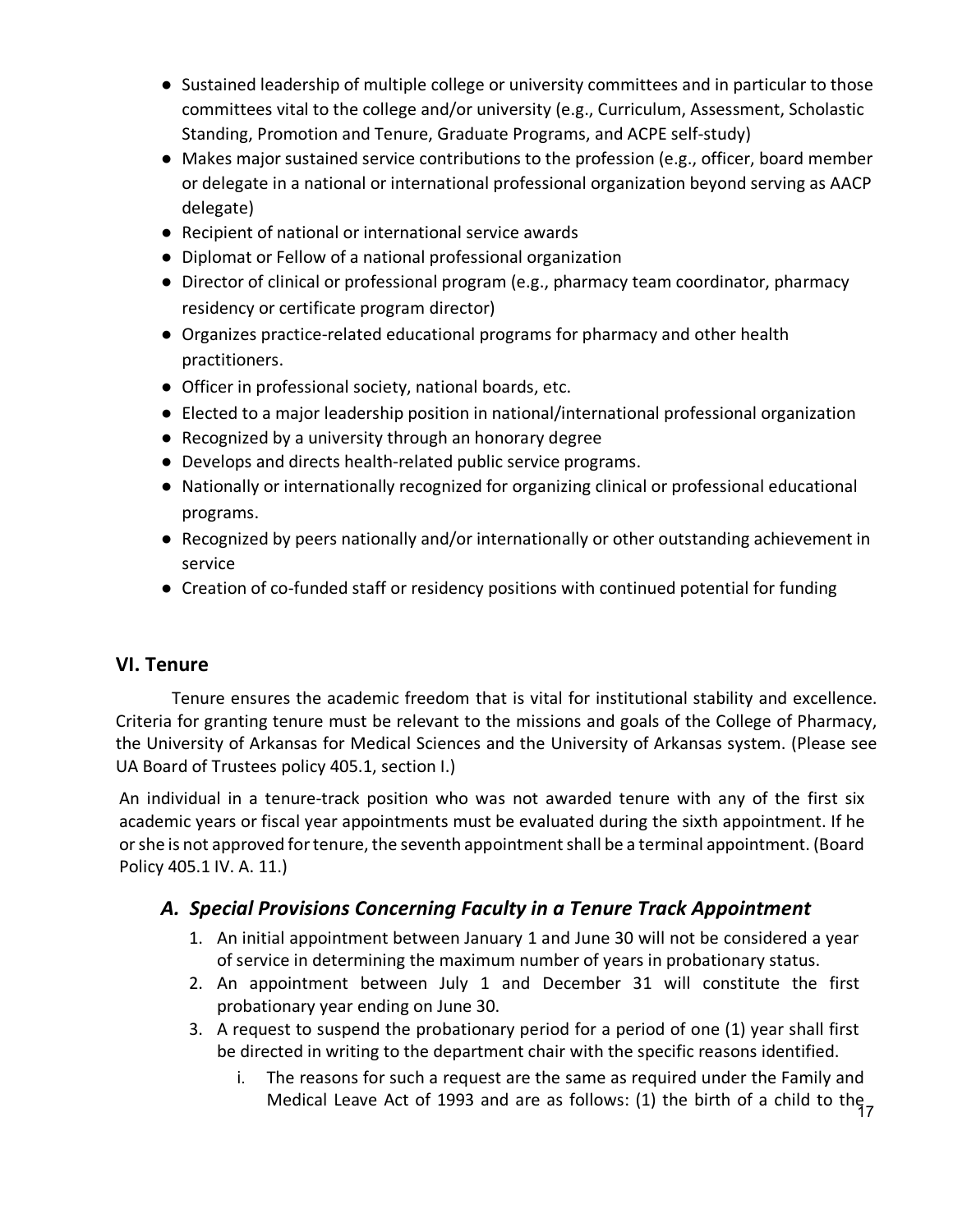faculty member or his or her spouse and its care during the first year; (2) the adoption of a child by the faculty member or placement in the faculty member's home of a foster child; (3) the care of the faculty member's spouse, child, or parent with a serious health condition; (4) the serious health condition of the faculty member.

- ii. If approved by the department chair then the request is sent to the dean for approval.
- iii. If approved by the dean the request must be passed through the established administrative channels including the Provost, the Chancellor, and the President.
- 4. A faculty member who has been notified that he or she will not be reappointed may not subsequently request to suspend the probationary period under this policy.

### *B. New Appointees at Advanced Rank*

Upon the recommendation of the department chair, and the Promotion & Tenure Committee, and with concurrence of the Dean, the Provost, and the President, new appointees at the rank of associate professor, professor, distinguished professor, or university professor may be granted immediate tenure.

In regards to courtesy, the Promotion and Tenure Committee expects the Department Chair to submit a curriculum vitae to the Committee for evaluation and recommendation. For new appointees being considered for hire at advanced rank and/or being considered for hire and being granted tenure upon hire, the UAMS College of Pharmacy Promotion and Tenure Guidelines will be applied.

### **VI. Interim Review**

### *A. Timeline and Process*

- 1. The Promotion and Tenure Committee will provide a confidential, non-binding critique of a candidate's performance documentation (promotion and/or tenure) for any faculty member who has served a minimum of one and one half years in rank.
- 2. Since the promotion guidelines state that no certain time must elapse before eligibility for promotion, the critique is termed "Interim Review".
- 3. This process is an assessment of the faculty member by the Promotion and Tenure Committee and intended as a guide to the faculty member of their progress and suggestions on how their ultimate candidacy may be strengthened.
- 4. The Promotion and Tenure Committee chair will remind the faculty by January 15 of each year that the Interim Review portfolios are due to the Committee chair no later than March 1.
- 5. The Committee will offer the individual a confidential, non-binding critique of the portfolio no later than May 1.
- 6. A faculty member may submit up to two requests for Interim Review during the<sub>18</sub>